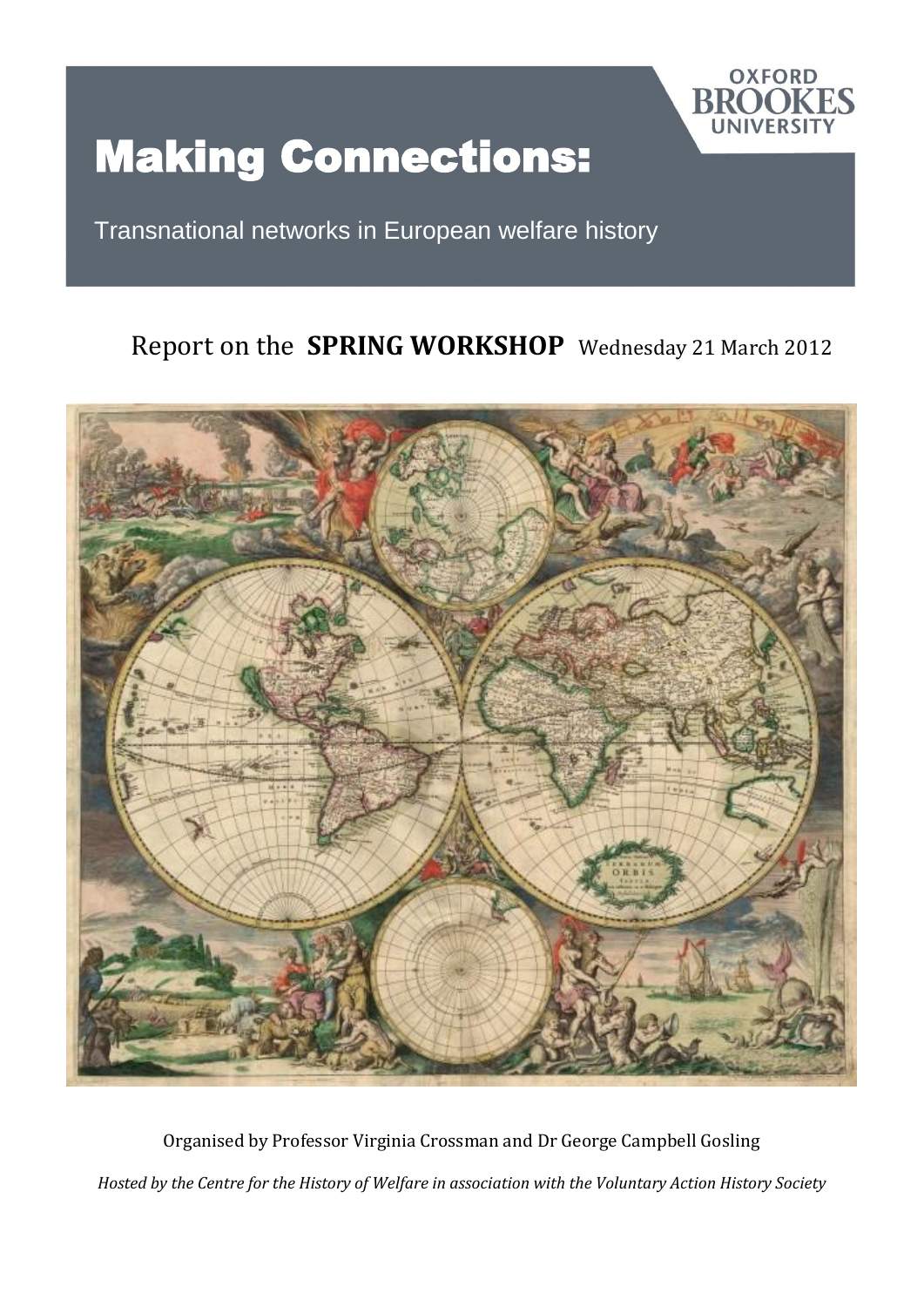## **PROGRAMME**

#### **9.30am Registration**

#### **10am Welfare and Humanitarianism**

Emily Baughan, University of Bristol '*All Rivalries vanish in the face of the suffering of the child'; international conflicts through a transnational lens in the interwar relief movement*

Anna Bocking-Welch, University of York *Freedom from Hunger: mapping the structures of influence in transnational humanitarian campaigns*

Eleanor Davey, Queen Mary, University of London/Overseas Development Institute *French terms of humanitarian engagement: Sans-frontiérisme and droit d'ingérence*

#### **11.30am Coffee break**

#### **11.45am 'Charity Begins at Home'? (BG11, Buckley Building)**

| VAHS New Researchers roundtable with | Dr Glen O'Hara, Oxford Brookes University (chair) |
|--------------------------------------|---------------------------------------------------|
|                                      | Dr Kevin O'Sullivan, University of Birmingham/UCD |
|                                      | Dr Georgina Brewis, Institute of Education        |

#### **12.30pm Lunch and afternoon registration**

#### **1.30pm Transnational Networks**

Professor Patricia Clavin, University of Oxford *The International Context*

#### **2.30pm Transnationalism in Action**

- Dr Tom Crook, Oxford Brookes University *Statistics and the language of transnational critique and comparison, c. 1850-1900*
- Dr Julia Moses, University of Sheffield *Competition and Cooperation: Transnational experts and national social problems, c.1900*
- Dr Kevin O'Sullivan, University of Birmingham/University College Dublin *Of rice and men sans frontières: Aid, NGOs and Western society since 1945*

#### **4.30pm Making Connections**

Roundtable discussion led by Professor Virginia Crossman, Oxford Brookes University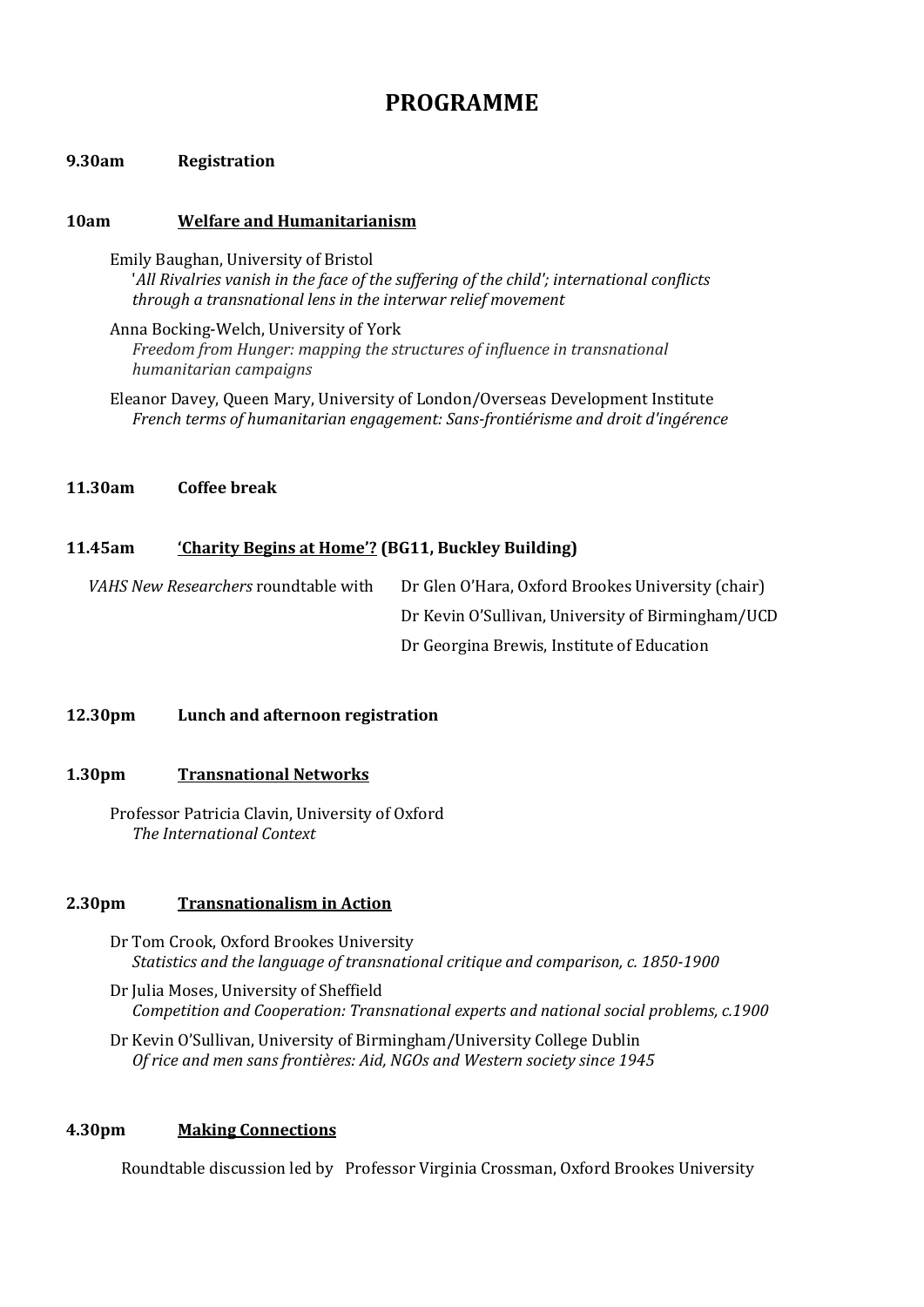## MAKING CONNECTIONS and the VAHS

The 'Making Connections' workshops are a collaboration between the Centre for the History of Welfare at Oxford Brookes University and the Voluntary Action History Society. It also brings together two strands of the VAHS's activities.

*VAHS New Researchers* is a sub-committee of the VAHS providing support and encouragement for postgraduate and early-career researchers working on aspects of the history of charity and campaigning. As this field of history does not have such a well-established academic community as others, for example medical history of urban history, we have developed a series of workshops to provide discussions of methodological and conceptual issues relevant to various themes. This began at Oxford Brookes University in February 2009 with a workshop on 'Medicine and Charity in History'. This established the format of papers from 'new researchers' followed by a roundtable led by senior academics in the field. This format has been continued and honed in a further eight workshops supported by the Economic History Society. These have been hosted by the universities of Warwick, Cambridge, Birmingham and Manchester amongst others, and addressed themes as diverse as imperial benevolence, campaigning, gender, child poverty, public health and domestic space. The morning session of the Making Connections spring workshop was, in a shortened form, the tenth VAHS New Researchers workshop.

For more information please see [www.vahs.org.uk/newresearchers](http://www.vahs.org.uk/newresearchers)

*The VAHS Transnational Histories Network* was established in late 2011, to bring into contact the various academics around the world working on issues ranging from eighteenth-century hurricane relief funds and transatlantic anti-slavery campaigns to the work of development NGOs and international volunteering programmes after the Second World War. In practical terms, it was also an opportunity to bring into closer communication the members and friends of the VAHS, scattered across the globe, with notable numbers in Australia and Canada. Dr Melanie Oppenheimer of the Australian University of New England, Dr Peter Grant of Cass Business School in London, Dr Georgina Brewis of the University of London's Institute of Education and Dr George Campbell Gosling of Oxford Brookes University put out a call for interested parties and the current email group links together around 50 researchers from around the world and discussions are underway for collaborative projects and initiatives.

For more information please see [www.vahs.org.uk/transnational](http://www.vahs.org.uk/transnational)

*Making Connections* was already being planned by Professor Virginia Crossman when the VAHS put out its call in autumn 2011 and she was one of the first to respond. Where policy has increasingly since the mid-19th century been made within transnational networks, it was the intention of the initiative to bring together those working across Europe on the history of welfare to begin understanding the significance of this transnational context. Internal funding was granted for two workshops, one in the spring and one in the summer, to bring together some of those working in this area in order to explore the potential for developing a large collaborative, multi-stranded research project whilst also presenting opportunities to disseminate research, evaluate methodologies and exchange ideas.

For more information please see [www.vahs.org.uk/transnational/brookes](http://www.vahs.org.uk/transnational/brookes)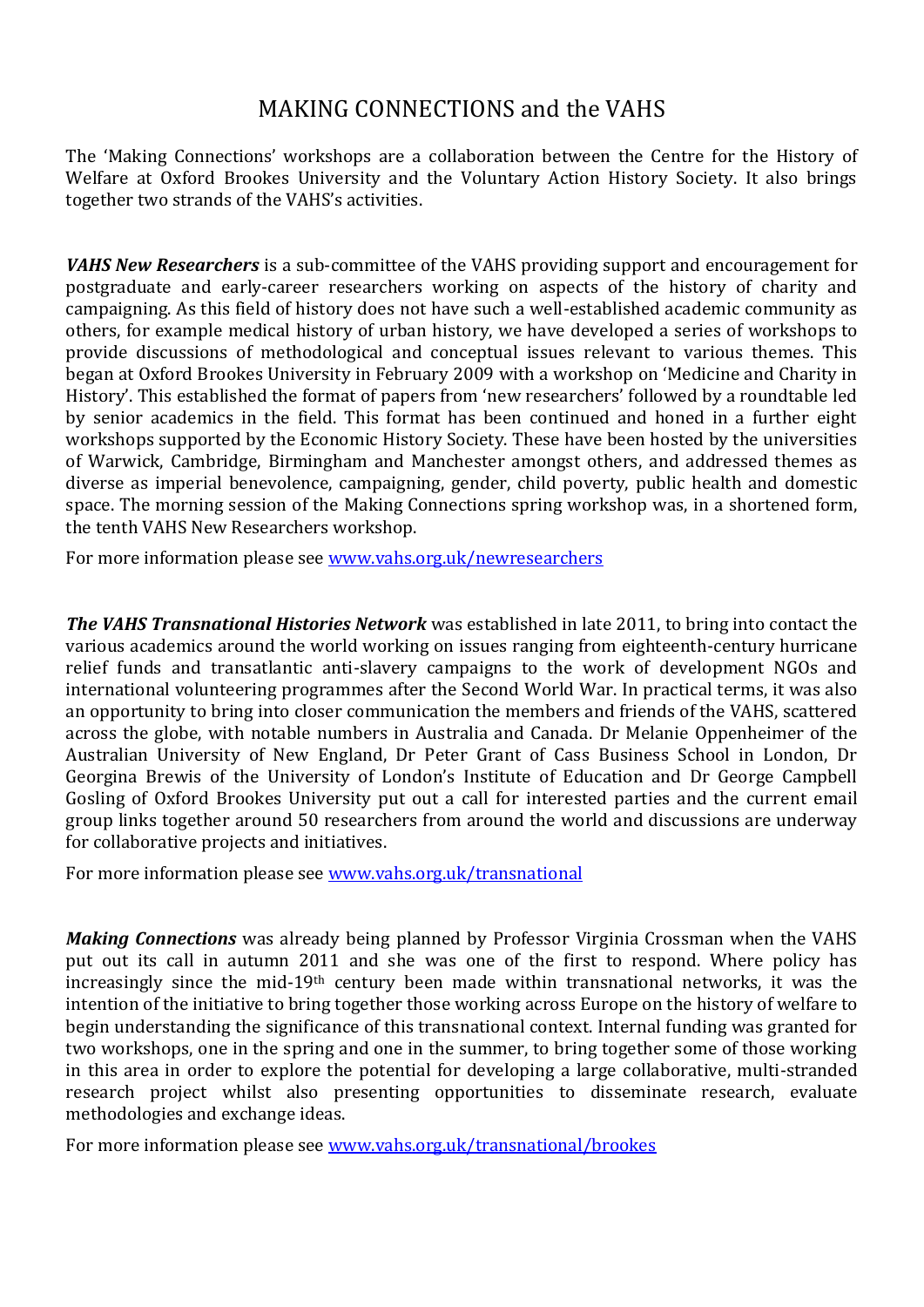### THE DAY ON TWITTER

During the day, one of the organisers was live-tweeting the workshop. This means regular summaries of proceedings (within 140 characters, of course) were posted online. This was done using the hashtag **[#brookesmc2012](https://twitter.com/#%21/search/%23brookesmc2012)**, so that historians and other interested but unable to attend would be able to follow what was happening. The tweets were variously retweeted, favourited and responded to while the workshop was still happening.

**6.10am gcgosling:** *Off to Oxford for the 1st Making Connections workshop on welfare in transnational history with @gsoh31 and @DrGinaB*

- **7.09am katebradleykent:** *@gcgosling live tweeting? Or any plans for a VAHS blog? Wld like to have come but teaching today.*
- **8.11am gcgosling:** *@katebradleykent* I'll try to tweet live hoping my connection is better than in Huddersfield. And blog from Kevin O'Sullivan to follow
- **9.15am DrGinaB:** On my way to oxford brookes for @VAHS\_uk transnational histories workshop organised by @gcgosling
- **10.06am mrweatherburn:** *At @VAHS\_uk #brookesmc2012 event. Good intro @gcgosling*
- **11.06am gcgosling:** *Great start to making connections #transnationalhistory workshop. Talking this morning about NGOs*
- **11.09am gcgosling:** *Emily Baughan spoke about tensions between #SaveTheChildren and the Imperial Fund in the internal relief movement*
- **11.12am gcgosling:** *Anna Bocking-Welch spoke about 'people-to-people transnationalism' in the 1960s Freedom from Hunger campaign*
- **1.40pm gcgosling:** *Eleanor Davey spoke about French humanitarianism as an alternative history of intervention to that of the US neoconservatism*
- **1.49pm gcgosling:** *Prof Patricia Clavin now putting transnational welfare networks in the context of post-1918 international politics*
- **3.07pm gcgosling:** *Tom Crook explaining how since the 1830s statistics have built up from the local to the national to the transnational*
- **3.10pm gcgosling:** *@mrweatherburn Well, thank you. Good points on welfare and productivity*
- **3.38pm gcgosling:** *Unfortunately Julia Moses is unwell and can't make it to #brookesmc2012 - but she has sent in her paper, which Prof Crossman is reading.*
- **3.56pm gcgosling:** *Julia Moses' paper explores how transnational policy networks negotiated contested ideas about accident insurance c.1900*
- **4.04pm jkneale:** @gcgosling That sounds great I'll be emailing to see if there's a copy!
- **4.12pm gcgosling:** *Kevin O'Sullivan is speaking about the history of non-state humanitarianism as one of transnational cultural exchange*
- **4.57pm mrweatherburn:** *Good work @VAHS\_uk @gcgosling @DrGinaB for the interesting & efficiently run day on transnational networks & voluntarism at #brookesmc2012.*
- **6.16pm katebradleykent:** *@gcgosling great tweets! Good to catch up with what happened today. Sounds really interesting & rewarding.*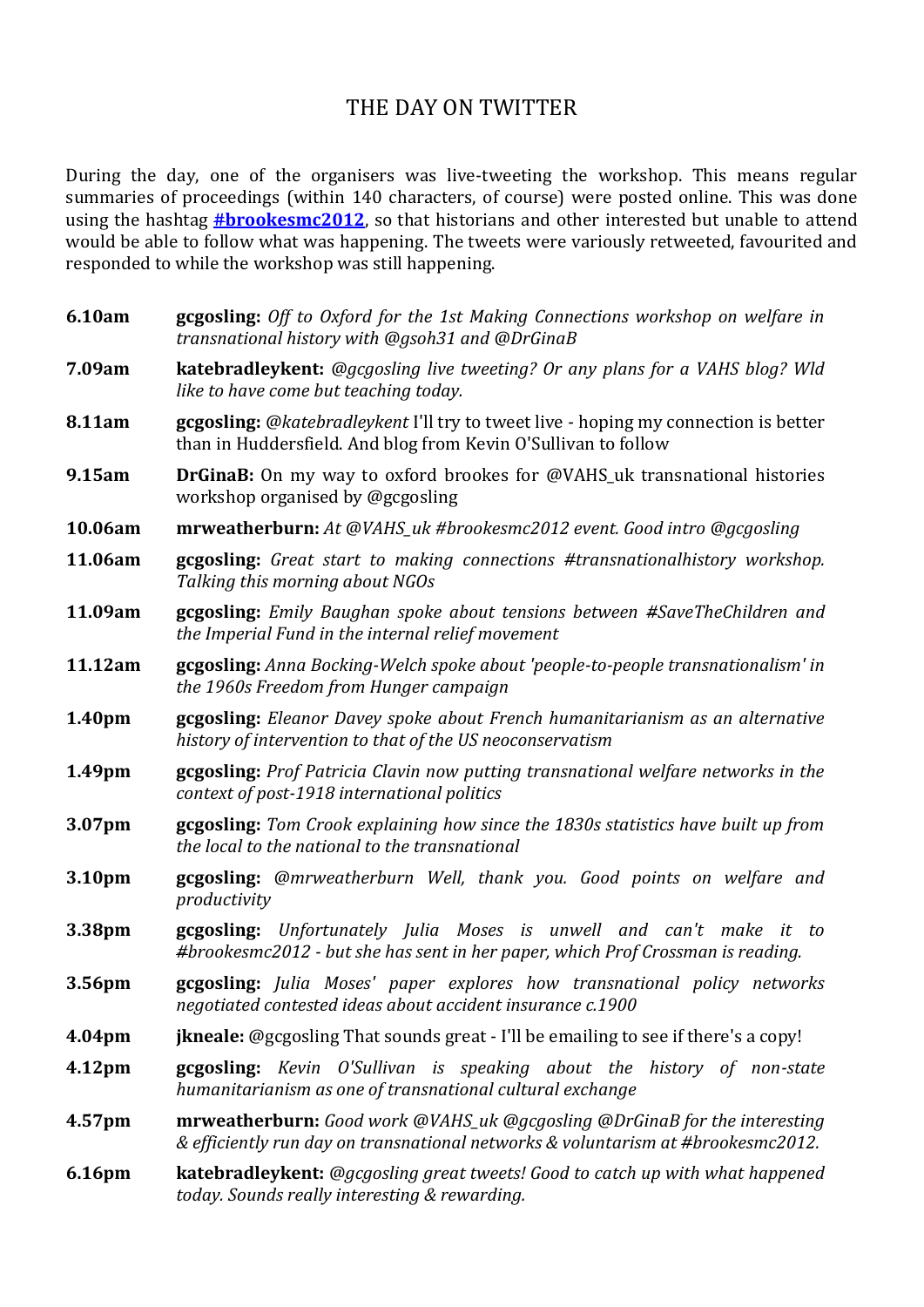## MAKING CONNECTIONS: SPRING WORKSHOP PARTICIPANTS

**Melanie Bashor** (attendee) is a research student at Oxford Brookes University working on multiculturalism in education and public policy in the UK, France, Canada and the USA since the Second World War [\(melanie.bashor-2011@brookes.ac.uk\)](mailto:melanie.bashor-2011@brookes.ac.uk)

**Emily Baughan** (speaker) is a research student at the University of Bristol working on the British Save the Children Fund, and the wider national and international humanitarian movement within which it operated, in the interwar years [\(emily.baughan@bristol.ac.uk\)](mailto:emily.baughan@bristol.ac.uk)

**Anna Bocking-Welch** (speaker) is a research student at the University of York working on the ways in which the British public engaged with the Empire and Commonwealth during decolonization, largely focusing on NGOs in the 1960s [\(abw502@york.ac.uk\)](mailto:abw502@york.ac.uk)

**Dr Georgina Brewis** (discussant) is a Research Officer at the Institute of Education, University of London, with an interest in the history of international volunteering ranging from colonial social service to post-war student and overseas volunteering programmes [\(g.brewis@ioe.ac.uk\)](mailto:g.brewis@ioe.ac.uk)

**Professor Patricia Clavin** (speaker) is Lecturer and Tutor in Modern History and Professor of International History at Jesus College, University of Oxford, with an interest in the League of Nations and economic co-operation [\(patricia.clavin@jesus.ox.ac.uk\)](mailto:patricia.clavin@jesus.ox.ac.uk)

**Dr Tom Crook** (speaker) is Lecturer in Modern British History at Oxford Brookes University with an interest in modern liberal governance, especially as relates to public health and the emergence of the statistical expert [\(tcrook@brookes.ac.uk\)](mailto:tcrook@brookes.ac.uk)

**Professor Virginia Crossman** (organiser and discussant) is Professor of Modern Irish History at Oxford Brookes University with an interest in welfare history in Ireland and in a wider European context [\(vcrossman@brookes.ac.uk\)](mailto:vcrossman@brookes.ac.uk)

**Mar Cuenca Lorente** (attendee) is a Visiting Scholar from the University of Valenica to Oxford Brookes University with an interest in toxicology and poisoning in the history of medicine [\(cuenloma@alumni.uv.es\)](mailto:cuenloma@alumni.uv.es)

**Dr Eleanor Davey** (speaker), who received her PhD from Queen Mary, University of London before moving to the Overseas Development Institute's Humanitarian Policy Group, has an interest in humanitarian aid from an intellectual history perspective [\(eleanorkdavey@hotmail.com\)](mailto:eleanorkdavey@hotmail.com)

**Marie-Luise Ermisch** (attendee) is a research student at McGill University in Canada with an interest in humanitarian aspects of the history of development, and in particular the rise of international NGOs in the twentieth century [\(marie-luise.ermisch@mail.mcgill.ca\)](mailto:marie-luise.ermisch@mail.mcgill.ca)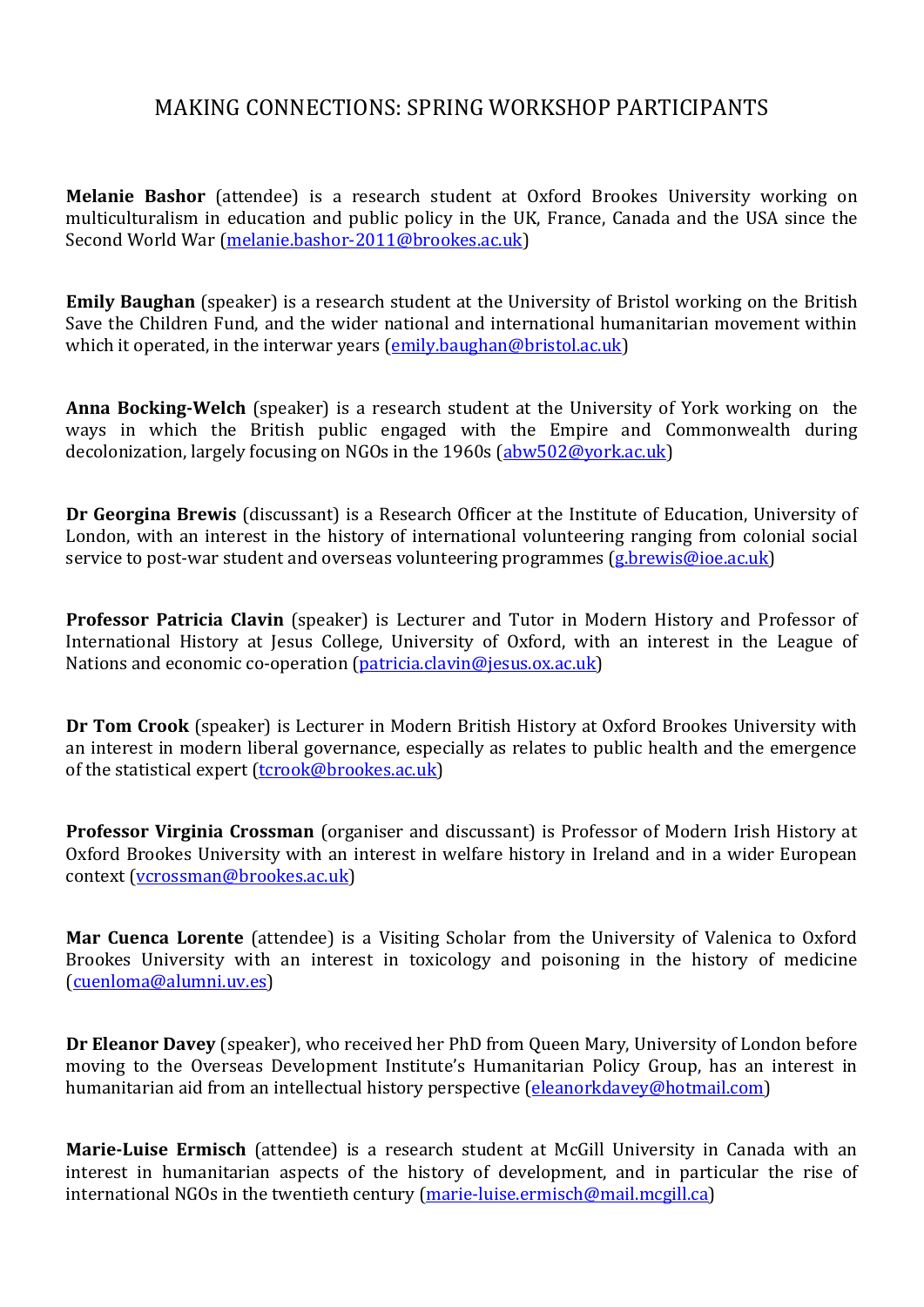**Dr George Campbell Gosling** (organiser) is a Research Affiliate at Oxford Brookes University with an interest in medicine and charity in modern Britain and beyond, and in particular the role of the voluntary sector in welfare state construction [\(gcgosling@brookes.ac.uk\)](mailto:gcgosling@brookes.ac.uk)

**Dr Thomas Le Roux** (attendee) is a Researcher at Maison Française d'Oxford with an interest in environmental history and the history of industrial injury in Britain and France between the latesixteenth and late-nineteenth centuries [\(oekoomeo@gmail.com\)](mailto:oekoomeo@gmail.com)

**Dr Julia Moses** (speaker) is Lecturer in Modern History at the University of Sheffield with an interest in the history of social problems and policy in Western Europe, especially Britain, Germany and Italy in the late-nineteenth and early-twentieth centuries (*j.moses@sheffield.ac.uk*)

**Professor Math Noortmann** (attendee) is Professor of International Law at Oxford Brookes University with an interest in non-state actors from both international relations and public international law perspectives [\(p0075910@brookes.ac.uk\)](mailto:p0075910@brookes.ac.uk)

**Dr Glen O'Hara** (discussant) is Reader in the History of Public Policy at Oxford Brookes University with an interest in international policy transfer in the fields of economic and welfare policy since 1945 [\(glen.ohara@brookes.ac.uk\)](mailto:glen.ohara@brookes.ac.uk)

**Dr Kevin O'Sullivan** (speaker) is a Research Fellow at the University of Birmingham and University College Dublin with an interest in Western relations with the developing world, including the history of foreign aid and the role of empire in shaping modern European identities [\(kevin.osullivan@ucd.ie\)](mailto:kevin.osullivan@ucd.ie)

**Dr Katharina Rietzler** (attendee) is Mellon Research Fellow in American History at the University of Cambridge with an interest in the international role of American philanthropic foundations and political thought in the twentieth century [\(ker34@cam.ac.uk\)](mailto:ker34@cam.ac.uk)

**Deanne van Tol** (attendee) is a research student at Queen's University in Canada with an interest in the histories of medicine, gender and development in the twentieth-century British Empire [\(deanne.van.tol@queensu.ca\)](mailto:deanne.van.tol@queensu.ca)

**Michael Weatherburn** (attendee) is a research student at Imperial College/King's College, University of London with an interest in industrial history, especially the role of industrial volunteers in the Spanish Civil War [\(michael.weatherburn08@imperial.ac.uk\)](mailto:michael.weatherburn08@imperial.ac.uk)